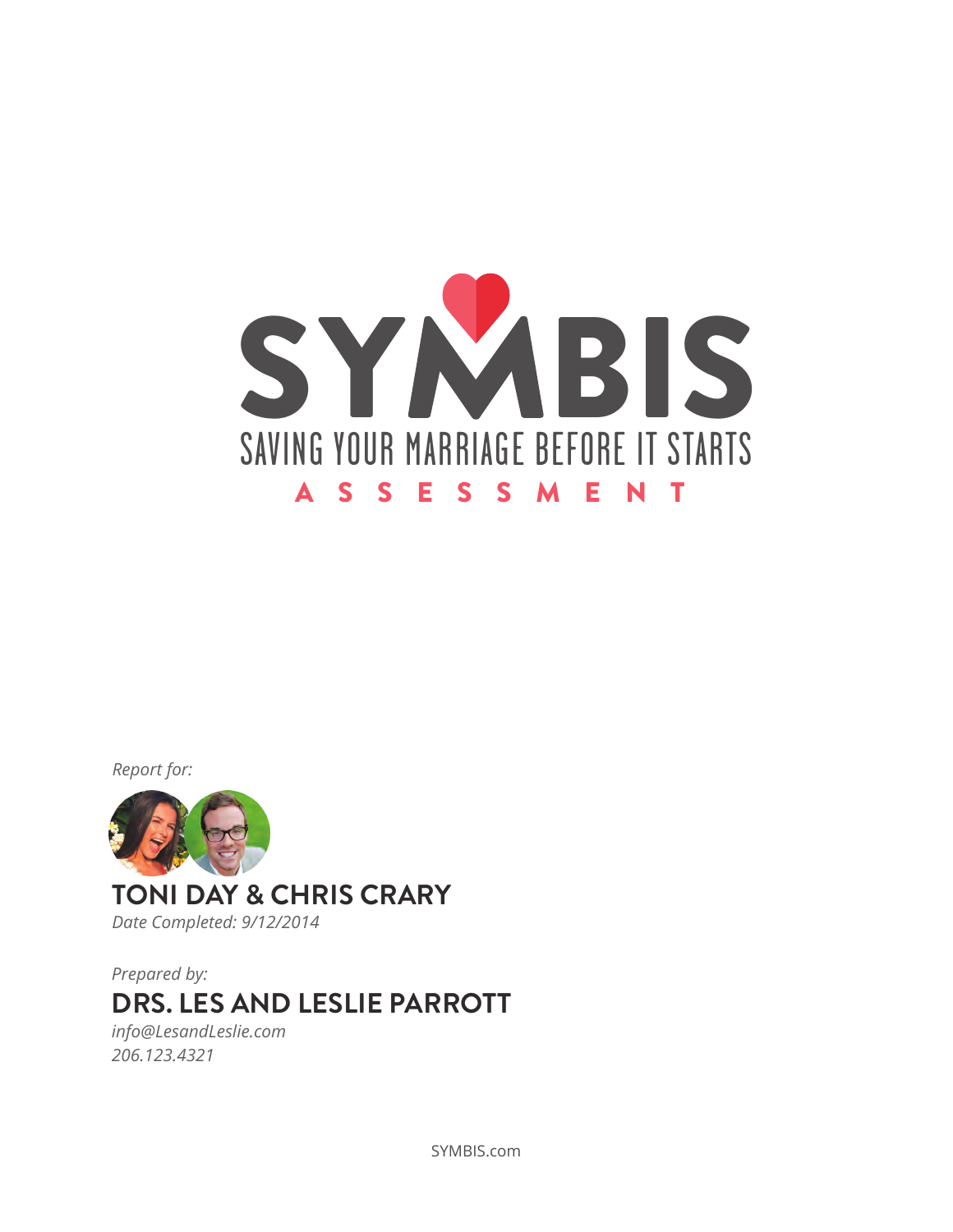### GETTING THE MOST FROM YOUR SYMBIS REPORT

*What you're about to experience through this report will help you launch one of the greatest adventures of your life: marriage. With the help of your certified facilitator, you will discover countless new insights and dozens of new skills to strengthen your bond.* 

**ABOUT US**

*Date Completed: 9/12/2014 Invite Code: CXYZXYZ*





#### *General*

| Age                              | 27                            | 29                            |
|----------------------------------|-------------------------------|-------------------------------|
| Ethnic Background                | Caucasian                     | Caucasian                     |
| Religious Affiliation            | Christian/Non-denominational  | Christian/Non-denominational  |
| Education                        | College                       | College                       |
| <b>Employment Status</b>         | <b>Full Time</b>              | <b>Full Time</b>              |
| <b>Employment Category</b>       | Education                     | <b>Professional Services</b>  |
|                                  |                               |                               |
| <b>Family of Origin</b>          |                               |                               |
| Parents' marital status          | Divorced                      | Married                       |
| How you were raised              | Raised by mother              | Both biological parents       |
| Birth order in family            | Third born                    | Fifth born                    |
| Number of kids in family         | 3                             | 5                             |
|                                  |                               |                               |
| Relationship                     |                               |                               |
| <b>Wedding Date</b>              | 10/1/14                       | 10/1/14                       |
| Relationship Status              | Engaged (not living together) | Engaged (not living together) |
| <b>Previous Marriages</b>        | $\mathbf 0$                   | $\mathsf{O}\xspace$           |
| Number of children               | 0                             | $\overline{0}$                |
| Expecting a child                | <b>No</b>                     | <b>No</b>                     |
| Length of dating relationship    | 18-24 months                  | 18-24 months                  |
| Stability of dating relationship | Smooth & steady               | Smooth & steady               |
| Long distance relationship       | <b>No</b>                     | <b>No</b>                     |

#### *Our Goals Together with SYMBIS*

*1. Obtain a clear picture of your personal and relational momentum for marriage.*

- *2. Gain new insights into your personalities and how they work together.*
- *3. Gain new skills to strengthen your relationship for lifelong love.*

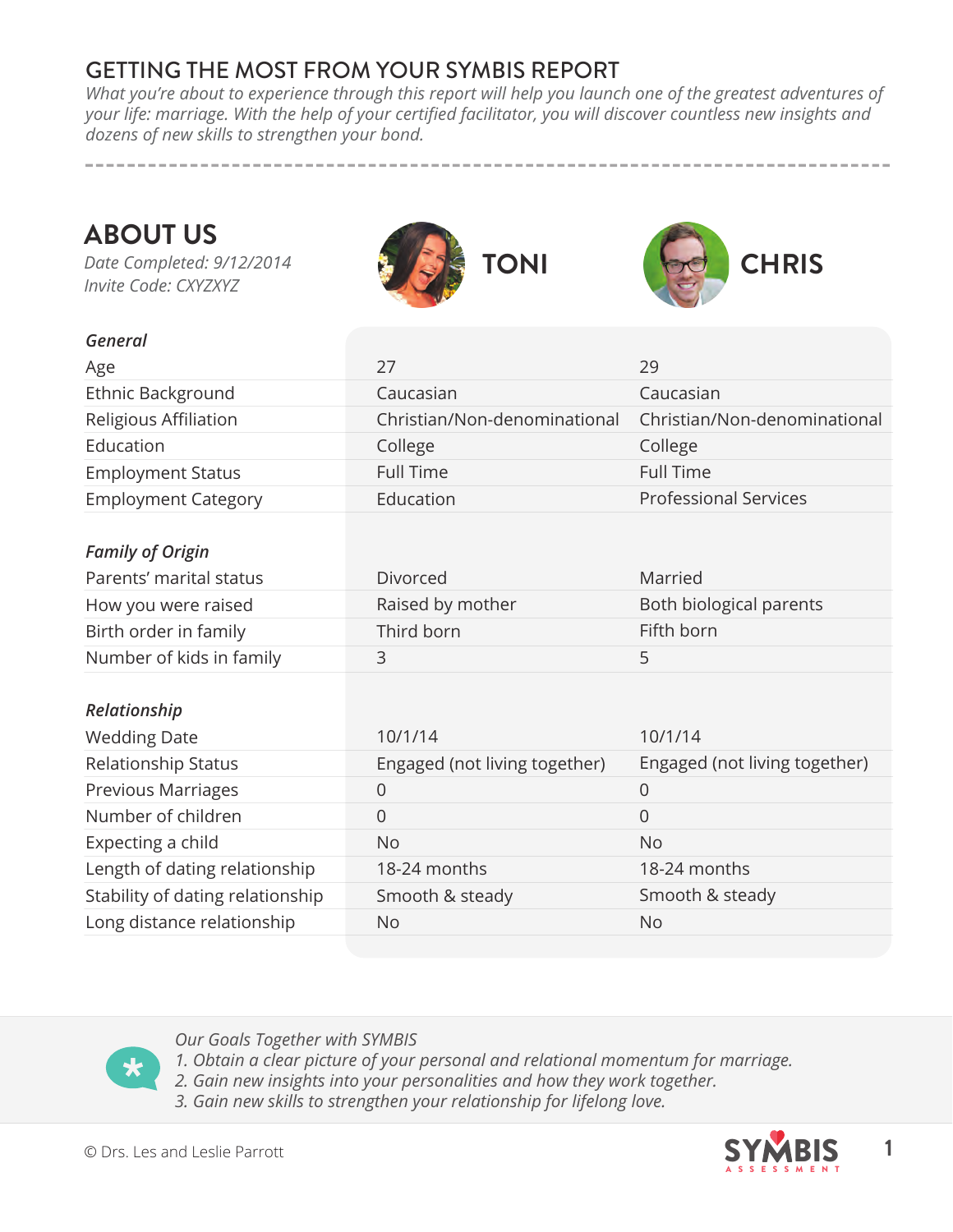

## OVERVIEW: MARRIAGE MOMENTUM

*Congratulations! Your relationship has strong momentum for a growing and thriving marriage. The combination of your mindsets, your psychological health as individuals, and your compatibility as a couple, provides you with promising vitality for lifelong love. Beware, however, this does not exempt you from bumps in the road – that's part of married life. The good news? Your strong momentum puts you in a prime place for maximizing what you'll learn during your SYMBIS Assessment. Use your momentum to get all you can out of this experience.*





*The Saving Your Marriage Before It Starts (SYMBIS) book and His/Her Workbook Set can be used to augment your experience with this report–however, it's not required. A small prompt on some pages will point you to relevant chapters. Learn more: www.store.LesandLeslie.com*

© Drs. Les and Leslie Parrott **2**

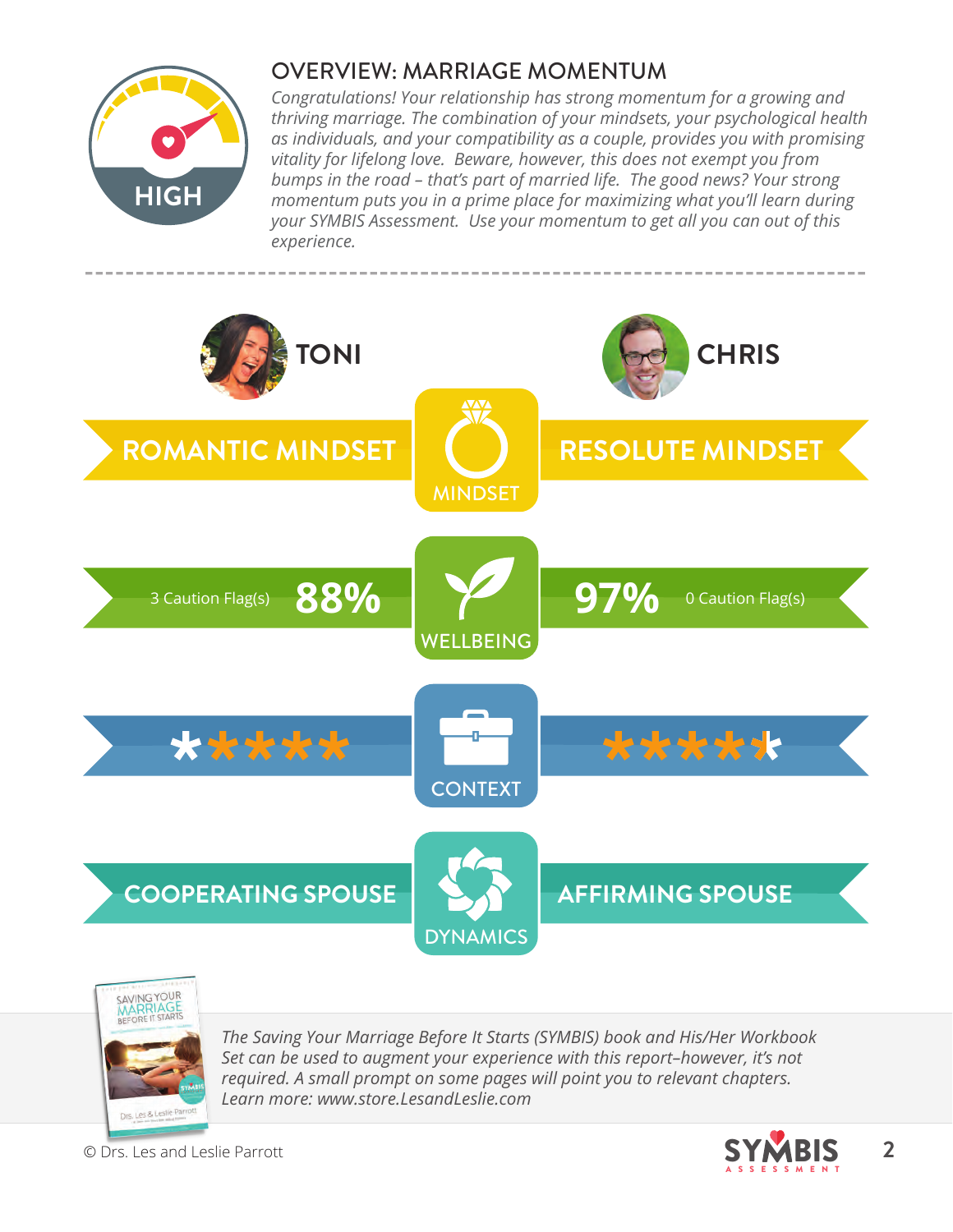### MINDSET

*What's your attitude toward marriage? Research reveals the course of your relationship will be impacted by the combination of your two mindsets toward marriage. Which of the five are you?*





You approach marriage with more idealism than most. In some respects, you're living out your own romantic script with the "soulmate" of your dreams. In fact, you are nearly twice as likely as the average person to say, "There's only one perfect person for me." Love conquers all for you. You believe in a soul-to-soul connection that doesn't require much effort and you expect it to not only last forever but to bring you both unending bliss.



You are a true believer when it comes to matrimony. In fact, you have the highest marriage motivation of any other category. You are more than twice as likely as your peers to say: "Divorce is not an option." You are marrying for life. You resonate with words like devotion, dedication, and commitment. More than others, you are likely to want to have children at some point, too. In fact, only 2% of Resolutes say they never want children.

# HOW YOUR MINDSETS MESH

You don't share the same mindset, but you both share a passion for a loving marriage. The two of you bring together a combination of dedication and idealism. This can work well as long as both of you are sensitive to your differing attitudes and you're both willing to work as a team. A Romantic mindset is often tempted to ignore real-life work because it doesn't fit their "love story." Yet the Resolute perspective can learn from the Romantic how to lean a bit more into the softer side of love. The key is honest discussions about your values and your commitment to each other – even when times get tough. That's not always as easy with a Romantic mindset, but it's crucial.

Bottom line? While you're not exactly a like-minded match, your prospects for life-long love are good. You'll have some differences to work out. But if you are willing to make some compromises and adjust some expectations (as noted later in this report) a bit you will learn from each other and build a life-long marriage together.



*What do you think about your results? What makes you feel good and what concerns you at this stage and why?* 

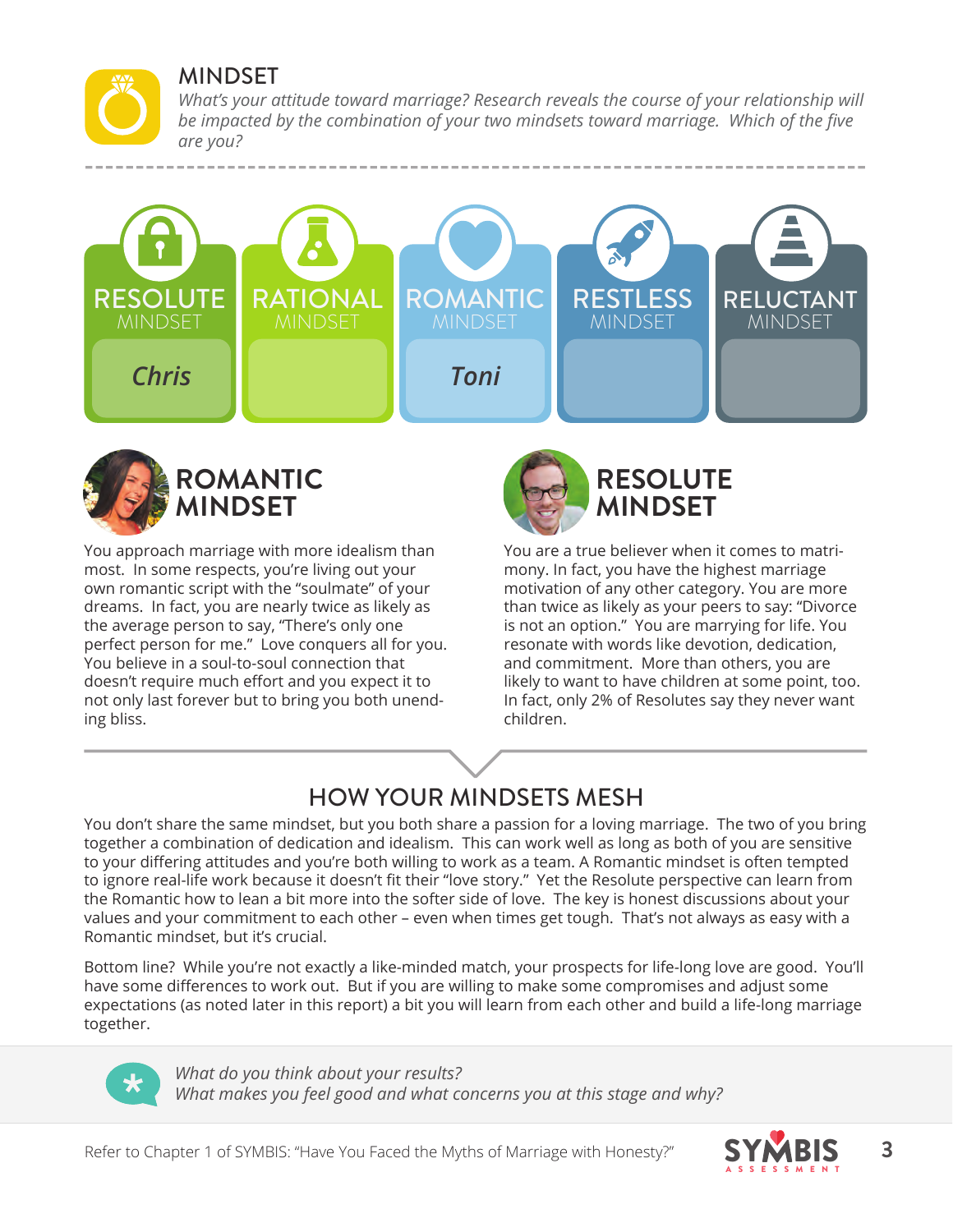

*Your marriage can only be as healthy as the two of you. Exploring your wellbeing as individuals, as well as the wellbeing of your relationship, is vital to launching enduring love.*

| 88%                                                                                                                                                                                                                                                                                                            | <b>WELLBEING</b>               | <b>INDIVIDUAL</b><br>97%                                                                                                                                                                                                                                                                                       |
|----------------------------------------------------------------------------------------------------------------------------------------------------------------------------------------------------------------------------------------------------------------------------------------------------------------|--------------------------------|----------------------------------------------------------------------------------------------------------------------------------------------------------------------------------------------------------------------------------------------------------------------------------------------------------------|
| When it comes to your sense of self and your<br>confidence in your abilities, you vacillate. At<br>times you feel strong and sure of yourself<br>but you also have just as many times when<br>you feel unstable. Your self-esteem wavers.                                                                      | π<br>노<br>니그<br>SS             | You have a strong sense of yourself. You<br>know who you are and you have confidence<br>in your abilities. In short, you have a healthy<br>self-concept that bolsters emotional health<br>and wellbeing.                                                                                                       |
| By default, your age (over 25) puts you in an<br>optimal zone for lifelong marriage. Ages 24<br>and younger are correlated with higher<br>divorce rates.                                                                                                                                                       | MATURITY                       | By default, your age (over 25) puts you in an<br>optimal zone for lifelong marriage. Ages 24<br>and younger are correlated with higher<br>divorce rates.                                                                                                                                                       |
| You tend to be your own person who is likely<br>to be more objective about your current<br>relationship. As a result, you report having<br>minimal unresolved issues or pain in<br>relation to your parents. This sense of<br>healthy autonomy will aid you in building a<br>strong alliance in your marriage. | <b>NDEPENDENCE</b>             | You tend to be your own person who is likely<br>to be more objective about your current<br>relationship. As a result, you report having<br>minimal unresolved issues or pain in<br>relation to your parents. This sense of<br>healthy autonomy will aid you in building a<br>strong alliance in your marriage. |
| Abuse between parents<br>Partner's annoying habit<br>Depression                                                                                                                                                                                                                                                | <b>CAUTION</b><br><b>FLAGS</b> | None                                                                                                                                                                                                                                                                                                           |
|                                                                                                                                                                                                                                                                                                                |                                | RELATIONSHIP<br>ELLBEING                                                                                                                                                                                                                                                                                       |

LONGEVITY: The mere fact that you two have dated for less than two years puts you into a moderate caution zone for longevity. Dating for a minimum of two years correlates with the highest rate of marital satisfaction.

STABILITY: Because you characterize your relationship as being consistent, reliable, and dependable, with little turbulence or conflict, you are more likely to have practiced negotiation and compromise. Your stability bodes well for your marital readiness.

SIMILARITY: You share a great deal of your core values and this heightens your marital readiness.



*When it comes to your individual as well as relationship wellbeing, what concerns you the most and why?*

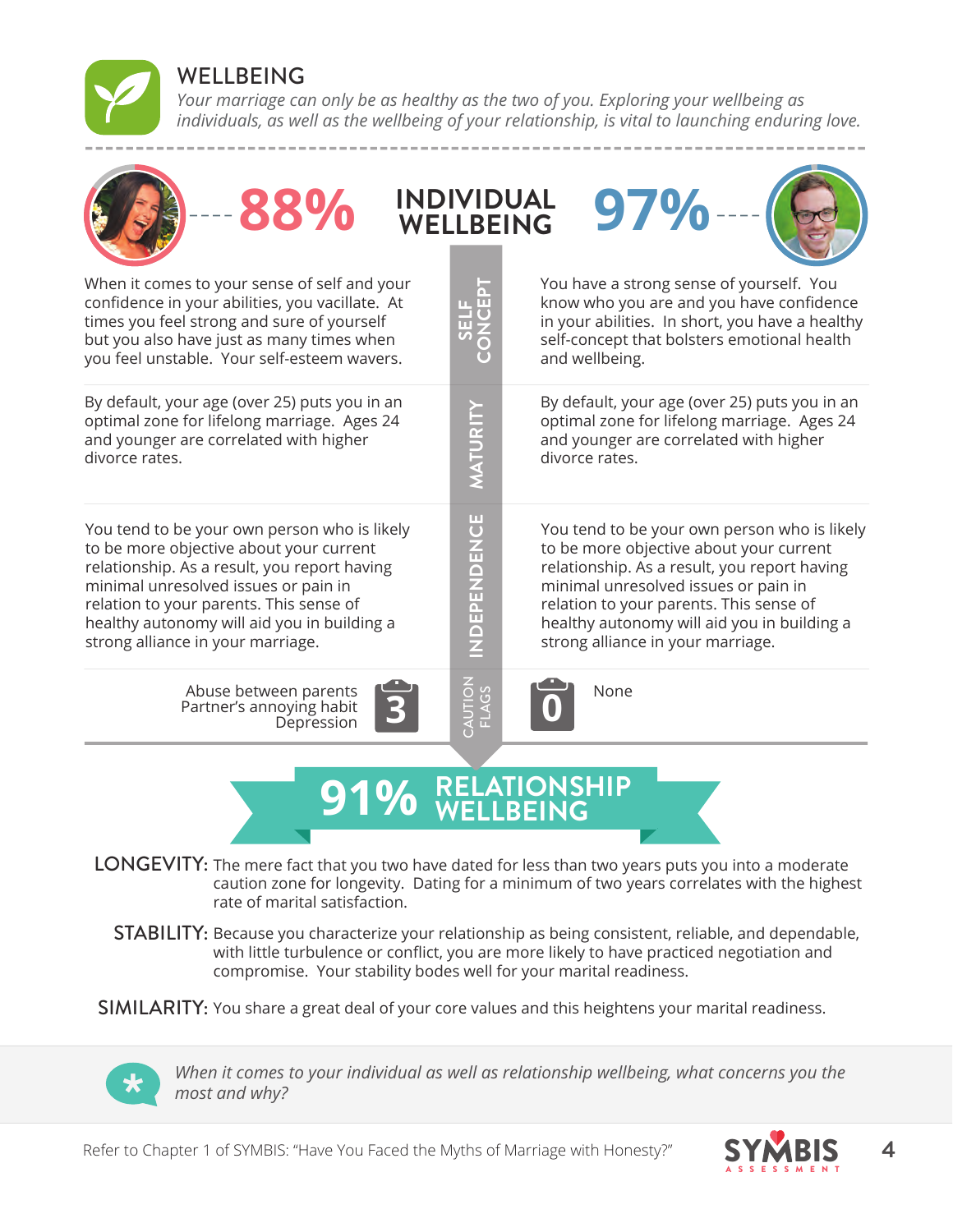#### CONTEXT: SOCIAL SUPPORT

*You're marrying a set of circumstances as well as each other. Being aware of how your two worlds combine on a practical level is essential to making sure they don't collide on an emotional level.*



**Toni:** You have a great deal of social support from your friends and family as it relates to your relationship. Having their blessing is a tremendous advantage for having a great start in your marriage.

**Chris:** You have a great deal of social support from your friends and family as it relates to your relationship. Having their blessing is a tremendous advantage for having a great start in your marriage.

#### MY RELATIONSHIP WITH MY IN-LAWS



**Toni:** The relationship you have with your partner's parents seems optimistic and supportive.

**Chris:** The relationship you have with your partner's parents seems optimistic and supportive.

#### NETWORK OF MUTUAL FRIENDS WE BOTH ENJOY



**Toni:** You feel very good about how your individual networks of social relationships are melding. You feel good about your partner's investment in your friends and vise versa.

**Chris:** You feel very good about how your individual networks of social relationships are melding. You feel good about your partner's investment in your friends and vise versa.

#### SOCIAL SUPPORT FROM MY FAITH COMMUNITY



people you worship with to be a significant part of your social support system.

people you worship with to be a significant part of your social support system.

*Are you each satisfied with your current level of social support? What do you wish were different and why? What can you do to improve your social support as a couple?* 

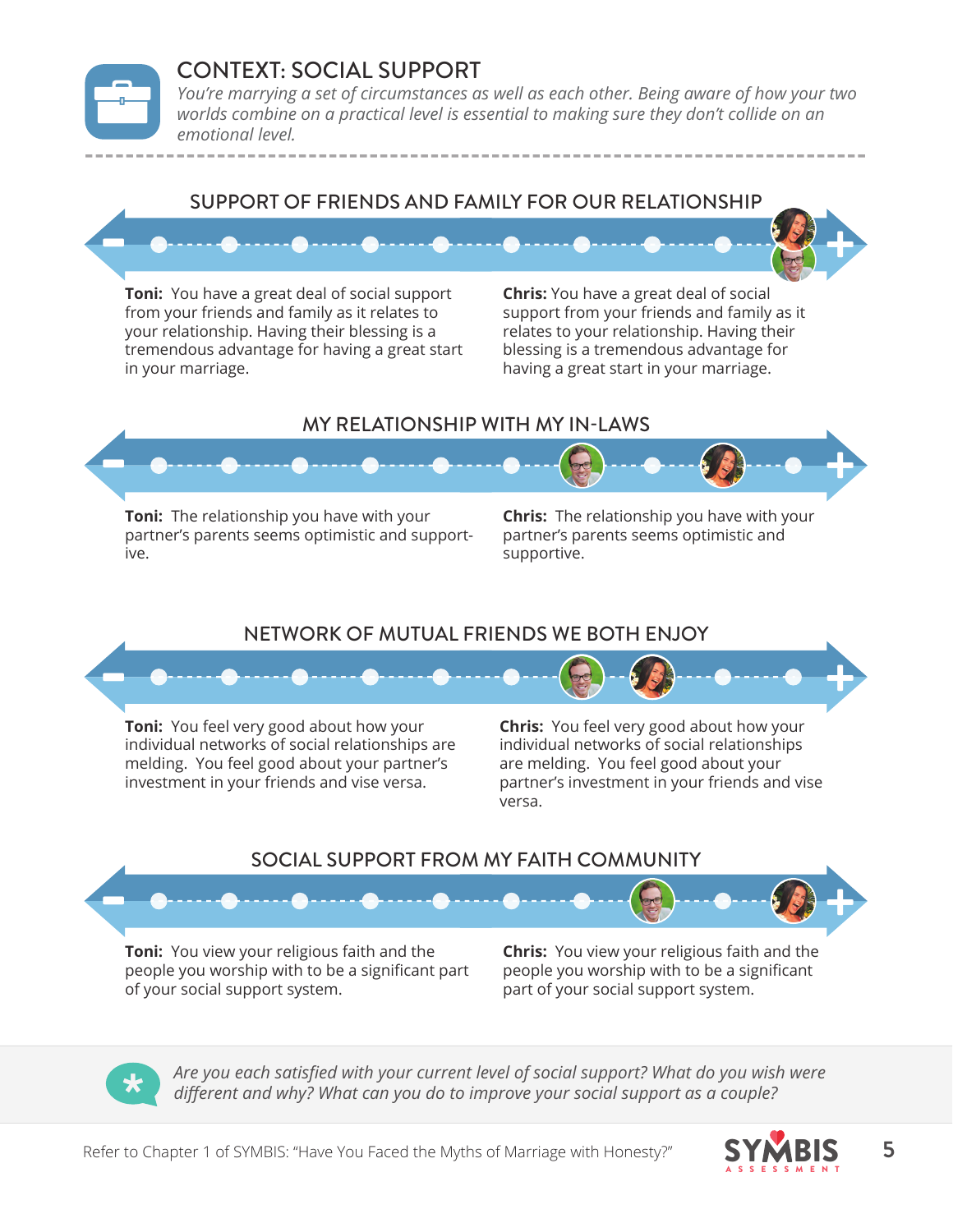

#### CONTEXT: FINANCES

*Your financial skills, attitude and history, make up an important part of the context you're bringing into marriage. A healthy "money talk" will curtail countless currency conflicts.* 



*What concerns you most about the financial context you're each bringing into your marriage and why? What gives you peace about your financial future?*

# MONEY TALKS

*To minimize friction over finances, you'll want to keep the communication channels clear. Completing these sentences with your Facilitator will help you do just that:*

- In my home growing up, money was…
- When I think about our financial future…
- What you may not know about money and me is…
- The thing I appreciate about you in relationship to money is…
- When it comes to money, I'd like to improve my…
- One specific action we could take right now that would help me is…



*What's one practical action step you can both take within the next month to ensure your relationship is on the best financial path?*

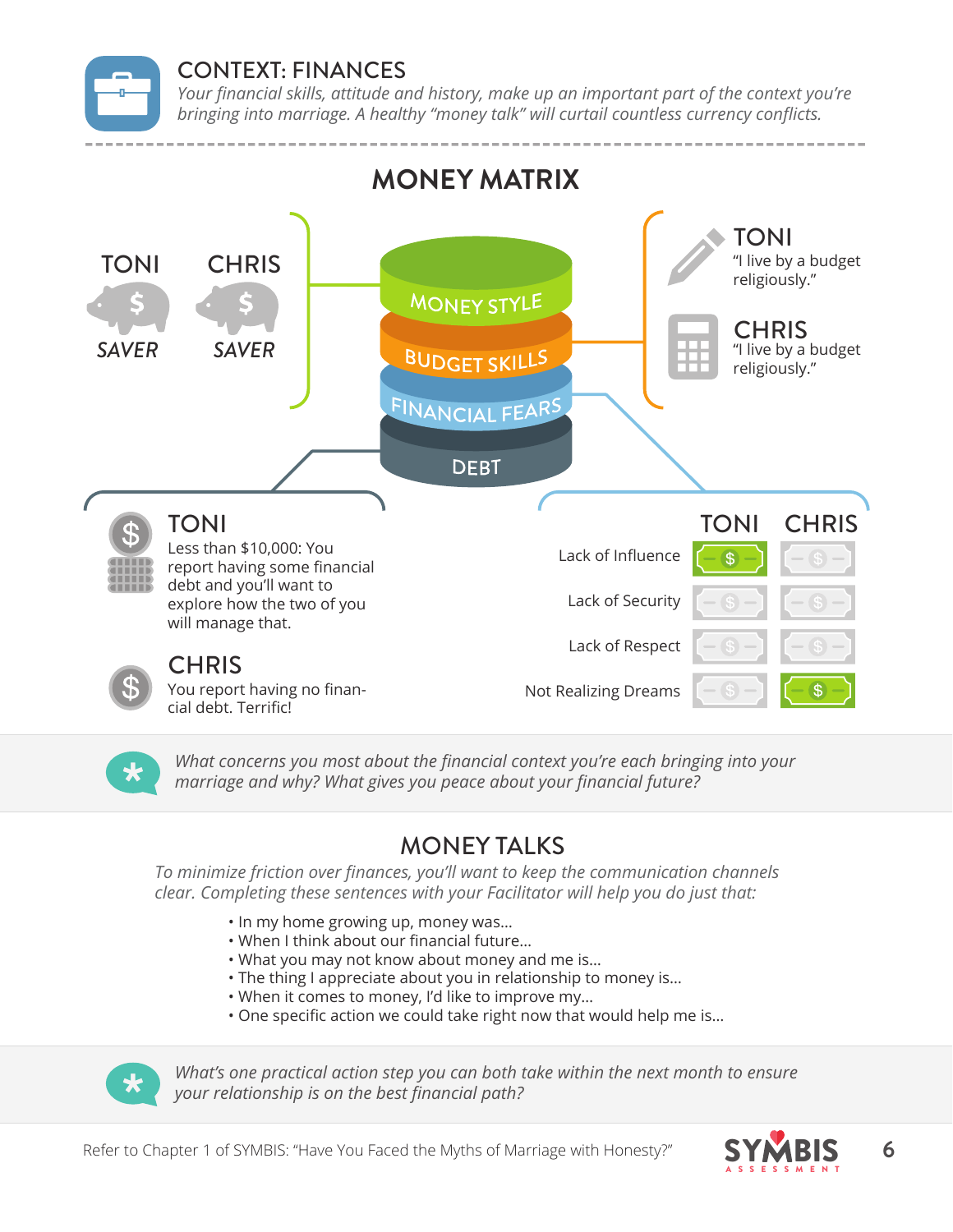

### CONTEXT: EXPECTATIONS

*Making your roles conscious: for most people, the biggest part of their "context" is what they unconsciously learned about their role as a spouse from their family of origin.*

|                | We both agree on who<br>is doing these things:                                                                             |                         |     |               |     |                        |               |               |          |
|----------------|----------------------------------------------------------------------------------------------------------------------------|-------------------------|-----|---------------|-----|------------------------|---------------|---------------|----------|
|                |                                                                                                                            | Mom                     | Dad | $\frac{e}{2}$ | Vou | Mom                    | Dad           | $\frac{e}{2}$ | Vou      |
| Toni           | Staying home with children                                                                                                 | $\overline{\mathbf{X}}$ |     | ×             |     |                        |               |               | X        |
| <b>Chris</b>   | Paying bills and handling finances                                                                                         | ×                       |     |               | ×   | ×                      | ×             | ×             |          |
| <b>Both</b>    | Yard work                                                                                                                  | ×                       |     | ×             | X   | ×                      | ×             | X             | X        |
| <b>Both</b>    | Gassing up the car                                                                                                         | X                       |     | ×             | X   | ×                      | ×             | X             | $\bm{x}$ |
| <b>Chris</b>   | Fixing things around the house                                                                                             | ×                       |     |               | ×   | ×                      | X             | X             |          |
| <b>Both</b>    | Laundry                                                                                                                    | ×                       |     | ×             | X   | ×                      |               | X             | ×        |
| <b>Toni</b>    | Making the bed                                                                                                             | ×                       |     | ×             |     | ×                      |               |               | X        |
| Toni           | Cooking meals                                                                                                              | X                       |     | ×             |     | ×                      | ×             |               | ×        |
| <b>Toni</b>    | Grocery shopping                                                                                                           | ×                       |     | ×             |     | ×                      | ×             |               | ×        |
| <b>Neither</b> | Caring for a pet                                                                                                           | X                       |     |               |     |                        |               |               |          |
| <b>Toni</b>    | Decorating the house                                                                                                       | ×                       |     | ×             |     | ×                      | X             |               | X        |
| Toni           | Disciplining the children                                                                                                  | ×                       |     | ×             |     | ×                      | ×             |               | ×        |
|                | We need to decide on:                                                                                                      |                         |     |               |     |                        |               |               |          |
|                | Doing the dishes                                                                                                           | ×                       |     | ×             |     | ×                      | ×             | ×             | ×        |
|                | Taking out the trash                                                                                                       | $\overline{\textbf{x}}$ |     |               | ×   | ×                      | ×             | X             | X        |
|                | Cleaning the house                                                                                                         | $\overline{\textbf{x}}$ |     |               | X   | ×                      |               | X             | X        |
|                | Providing income                                                                                                           | ×                       |     |               | X   | ×                      | ×             | X             | X        |
|                | Maintaining ties with friends                                                                                              | $\overline{\textbf{x}}$ |     | ×             |     | ×                      | ×             | ×             | X        |
|                | Maintaining ties with relatives                                                                                            | ×                       |     | ×             |     | ×                      | ×             | X             | X        |
|                | Planning vacations & holidays                                                                                              | ×                       |     |               | ×   | ×                      | ×             | ×             | X        |
|                | Talking about spiritual matters                                                                                            | X                       |     |               | ×   | ×                      | ×             | $\bm{x}$      | $\bm{x}$ |
|                | Auto maintenance                                                                                                           | ×                       |     | ×             | X   | $\vert\mathbf{x}\vert$ | ×             | X             |          |
|                | Making major decisions                                                                                                     | ×                       |     |               | ×   | ×                      | ×             | $\mathbf x$   | $\bm{x}$ |
|                | Initiating talks about relationship                                                                                        | ×                       |     |               |     | ×                      | ×             | X             | X        |
|                | Scheduling social events                                                                                                   | ×                       |     |               | ×   | ×                      | X             | X             | X        |
| $\bigstar$     | How are you going to handle role behaviors where you are currently not in sync?<br>What can help you decide who does what? |                         |     |               |     |                        |               |               |          |
|                | Refer to Chapter 1 of SYMBIS: "Have You Faced the Myths of Marriage with Honesty?"                                         |                         |     |               |     |                        | <b>SYMBIS</b> |               |          |



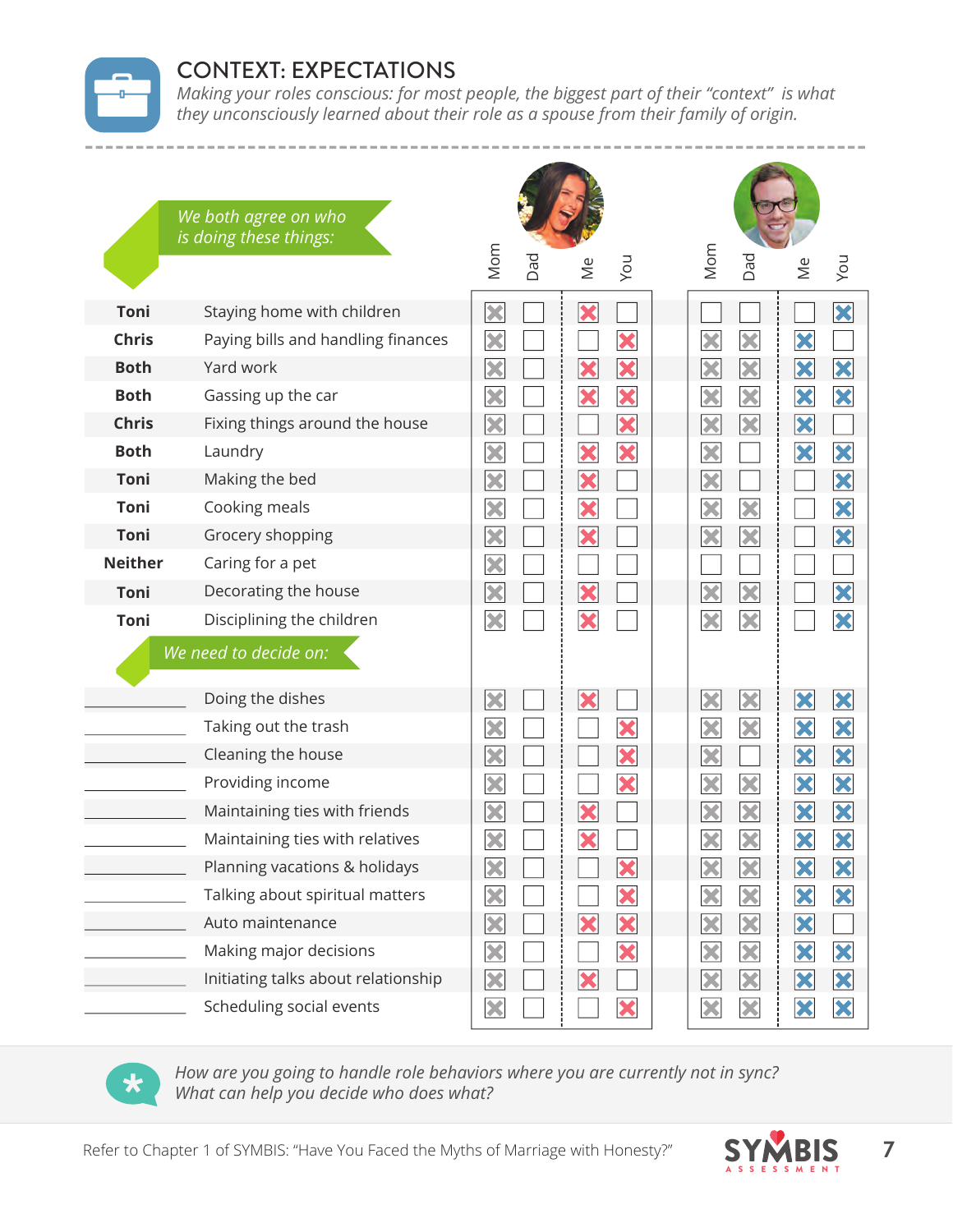

#### CONTEXT: REMARRIAGE & BLENDING A FAMILY

*You have a unique set of challenges but there is no reason you can't make your second marriage a first-class success.*

| <b>MOTIVATION TO REMARRY</b><br>Reasons to proceed with caution                          |  |
|------------------------------------------------------------------------------------------|--|
| Not at All  Rebounding from a previous marriage  Not at All                              |  |
| Not at All ______________ Rebelling against my ex-spouse ______________ A Little         |  |
| More Than a Little  Persistent loneliness  Not at All                                    |  |
| A Little __________________ Financial advancement ____________________ Not at All        |  |
| A Little ___________________Pressure from others ____________________ More Than a Little |  |
|                                                                                          |  |



What questions or concerns does this raise in your mind? Which issue, if any, provokes distress or unease?

### YOUR REMARRIAGE READINESS

*Contexts you're bringing with you:*

A Little<sub>------</sub> Unresolved issues with ex-spouse or ex-in-laws<sub>------</sub> Not at All

Not at all<sub>……………</sub>Financial or legal issues with ex-spouse………………Not at All

More Than a Little **....... Still deeply grieving the loss of previous marriage.......**Absolutely



In general, how do you feel about your remarriage readiness? What gives you peace of mind and what causes you anxiety?

## BLENDING A FAMILY

*Thoughts to explore:*

- No<sub>-------</sub>**Feel uninformed about how to blend family**\_\_\_\_\_\_Yes
- No No *Feel sure children will adjust quickly*
- Yes………….. **Feel torn between partner and children…………….**. Yes
- Yes **Feel like I'm competing for attention** Figure 2015

No \_\_\_\_\_\_Feel the kids will work us against each other \_\_\_\_\_\_\_ No





*What's your biggest concern in relationship to the children? What are you looking forward to? What are your fears?*

Refer to Chapters 1 & 8 of *Saving Your Second Marriage Before It Starts*: Keler to Chapters T & 8 of *Saving Your Second Marriage Bejore it Starts:*<br>"Are You Ready to Get Married Again?" & "Do You Know How to Blend a Family?" **SYMBIS** 7**A** 

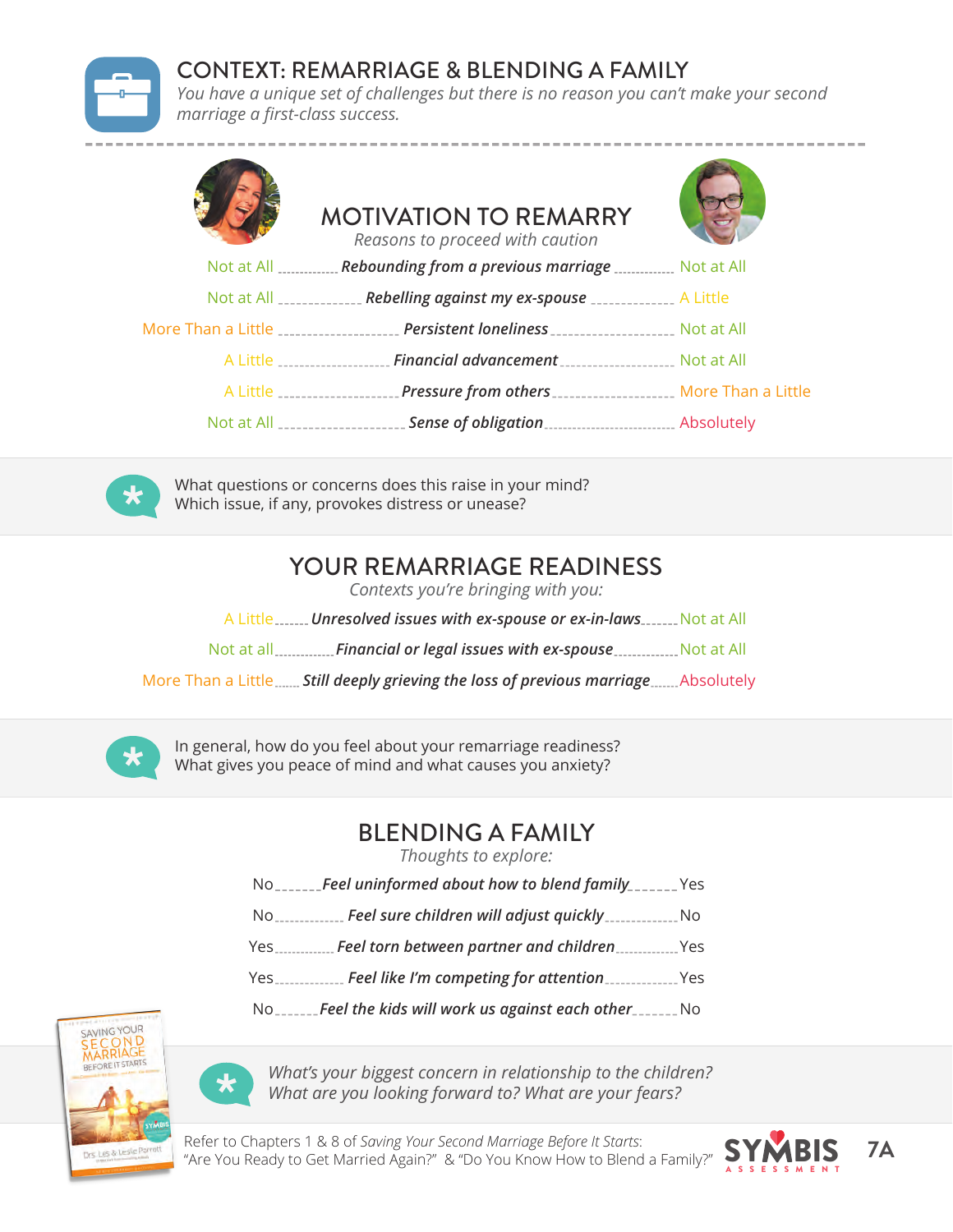

#### DYNAMICS

*Here's a snapshot of your two personalities–their similarities and differences. There's no right or perfect combination, the key is understanding and appreciating your differences.*



have a strong sense of humor. You usually know when to lighten a difficult situation, amuse and entertain people. You have a strong feeling of optimism, considered favorably by your spouse and most people around you. Your perception is that the glass is half-full rather than half-empty.

*Identify the top 1 or 2 statements from your paragraph that you agree with most about yourself. Give some examples that explain why these are true.*

tend not to show assertiveness and are never domineering or self-centered. You prefer your spouse to be in the spotlight rather than yourself.

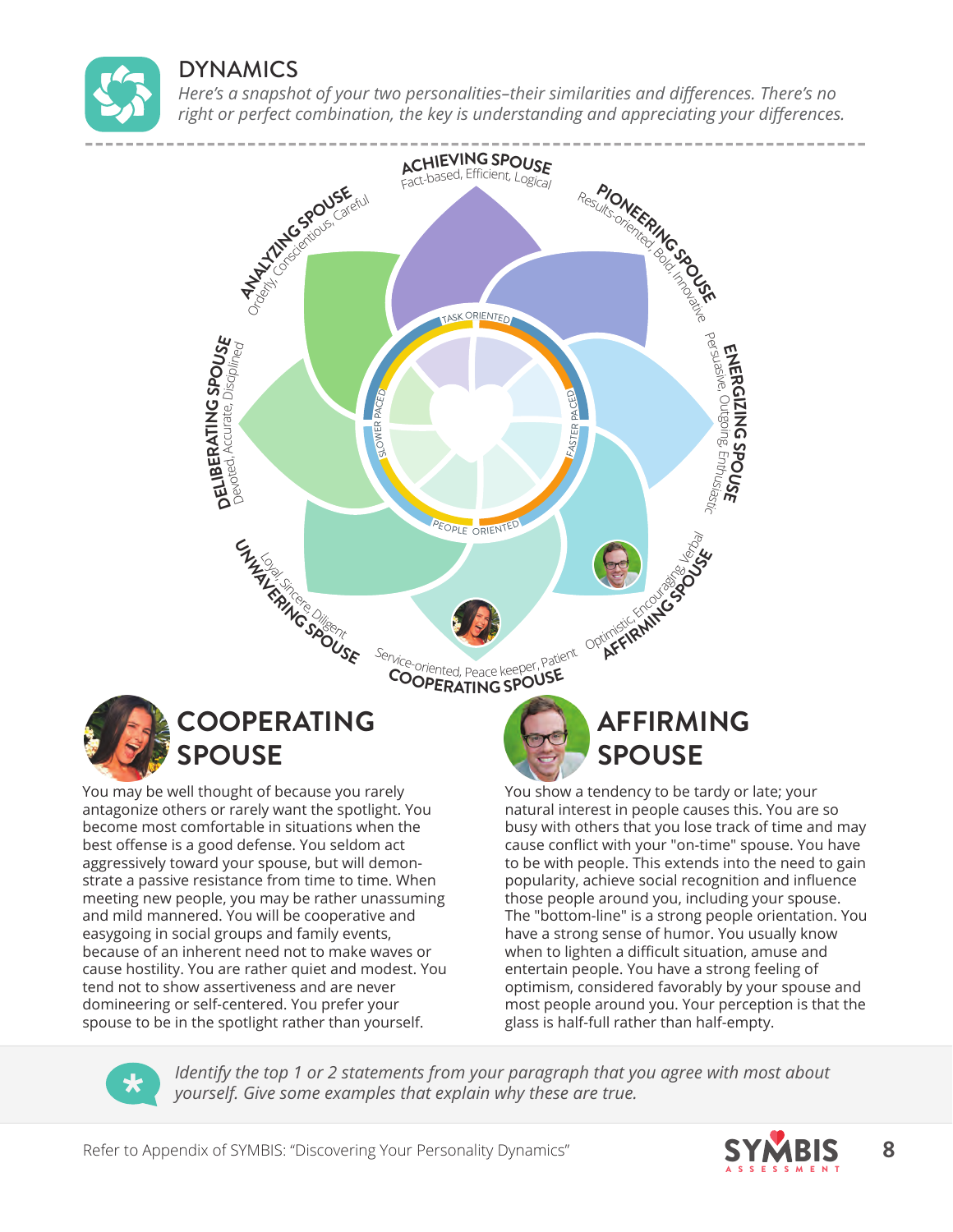

#### DYNAMICS

*There has never been a marriage like the one you two are creating together. The combination of your two personalities can be mapped out to discover how you are hard-wired to give and receive love.*

## YOUR DYNAMICS: COOPERATING SPOUSE + AFFIRMING SPOUSE

You two are a fun and relatively easygoing couple. You share an encouraging spirit and social graces. Others are likely drawn to the two of you because you're easy to be with. Chris (Affirming Spouse) may be a bit more talkative than Toni but you're both verbal. This will serve your marriage well. You'll both need to beware of reading signs of disapproval from each other where they don't exist – instead giving each other the benefit of the doubt. This can help you avoid unnecessary tension. Chris (Affirming Spouse) is likely a bit more impulsive while Toni (Cooperating Spouse) may be a bit more persistent. This is a helpful combination that brings fun and productivity to your relationship.



| FACTS <sup>O</sup><br><b>INFLUENCING EACH OTHER</b> |                   | FEELINGS        |
|-----------------------------------------------------|-------------------|-----------------|
| ACCEPT O<br><b>REACTING TO CHANGE</b>               | $\mathbf{\Omega}$ | RESIST          |
| SPONTANEOUS <sup>O</sup><br><b>MAKING DECISIONS</b> |                   | <b>CAUTIOUS</b> |

*Consider some real life examples in your relationship where these play out. How can you genuinely appreciate your differences in these four categories?*

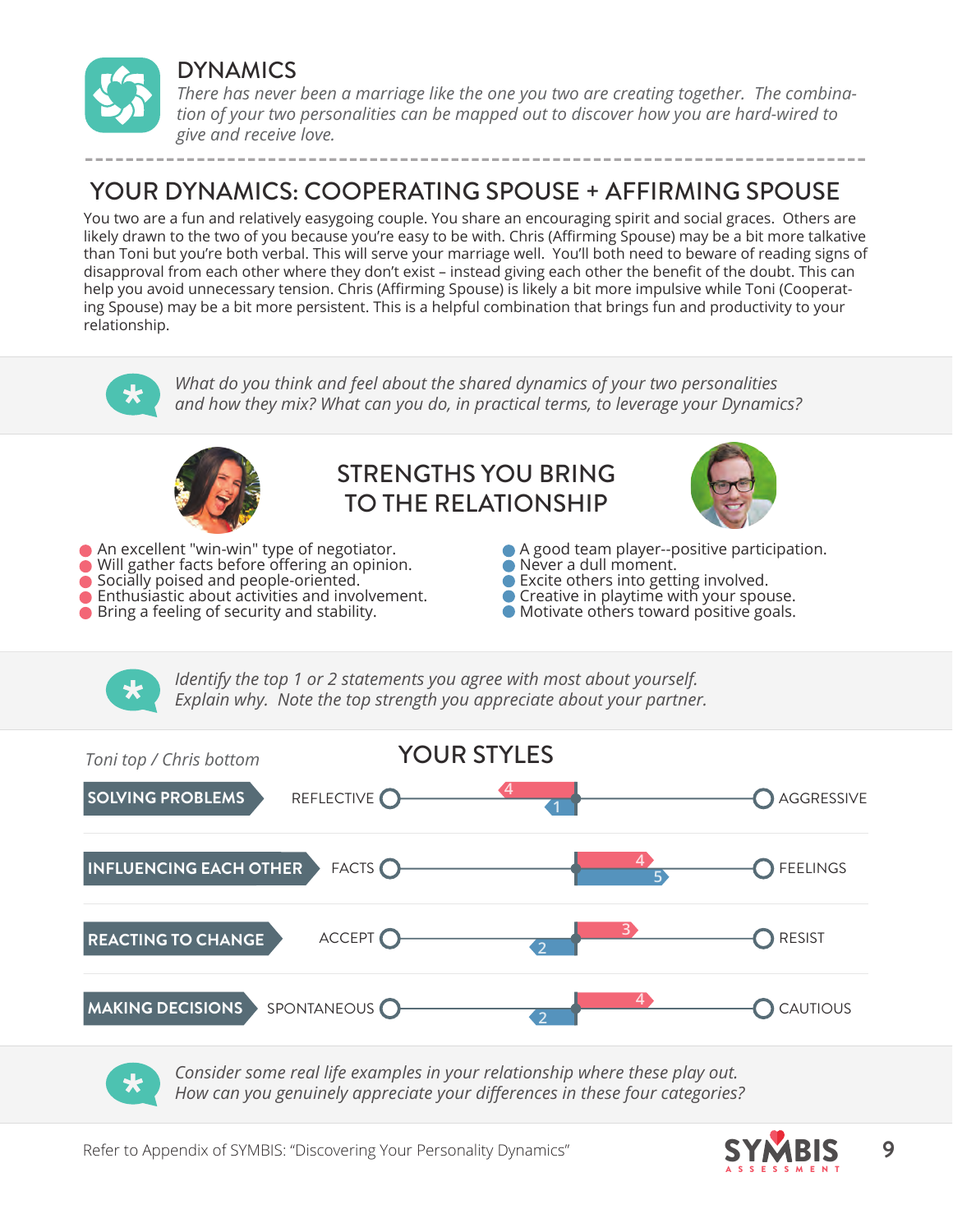

## DYNAMICS: LOVE

*What is love? Perhaps it's no surprise that everyone seems to have their own answer. After all, each of us is hardwired uniquely for giving and receiving love.*

# HOW YOU VIEW LOVE IN PRACTICAL TERMS



#### COOPERATING SPOUSE

Being heart-felt, vulnerable, and giving the benefit of the doubt.



#### AFFIRMING SPOUSE

Being attentive and giving each other affection and acceptance.

*What aspects of your definition do you agree with most and how would you elaborate on it? How can you help your partner love you in ways you most desire? Use concrete examples.*

# HOW YOU DEFINE LOVE





*How are your top 3 items similar or different from each other? Elaborate on the qualities you chose. How would each of you complete this sentence: "I feel most loved when you..."*

# LET'S TALK ABOUT SEX



*As you prepare for marriage, what other sexual issues or questions come to mind? What issue related to sexuality causes some anxiety for you?*

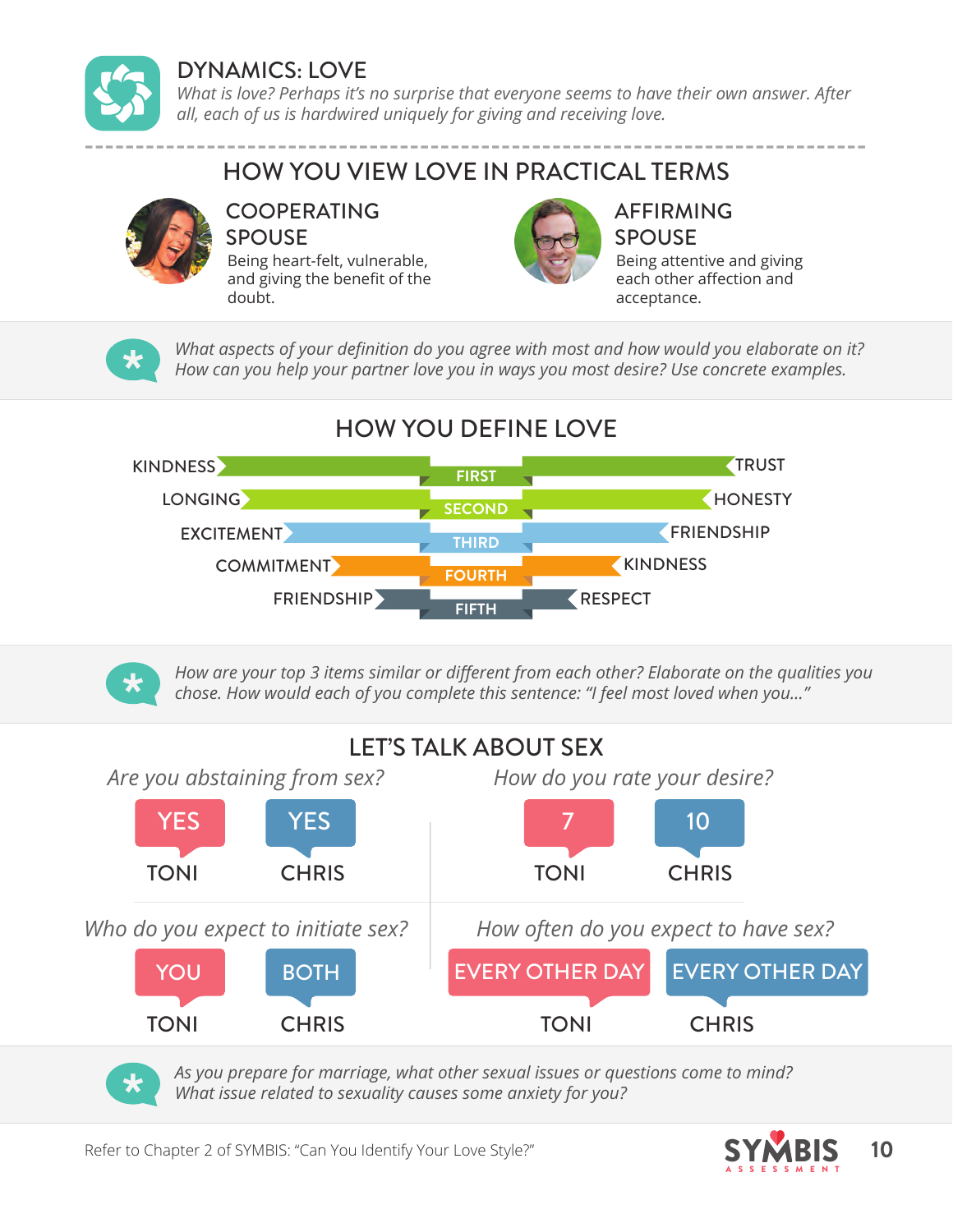

### DYNAMICS: ATTITUDE

*Marriage was never intended to make you happy–you make your marriage happy. How? It all comes down to attitude and adaptability, in other words, your ability to adjust to things outside your control.*

*The percentages depict how optimistic, adaptable and resilient you are when faced with a challenge.*



Maintaining resilience can be challenging for you. When faced with an unforeseen difficulty, you occasionally struggle to maintain an up-beat attitude. Worry can sometimes get the best of you and your attitude.



Your resilience level is high. Relative to others, you are an optimistic person and you generally do a good job of adjusting to circumstances beyond your control. You're generally up-beat and positive.



*What do you think about your results? What about your partner's? In specific terms, how will the two of you adjust to an unfavorable circumstance? Real life examples?*

## YOU AT YOUR BEST WHEN FACING A CHALLENGE

*Based on your personality profiles, here are your most constructive natural coping tendencies when life becomes demanding.*



*What do you agree or disagree with? Why? Think of a real life scenario where you saw this to be true. What could you have done to be easier to live with?*

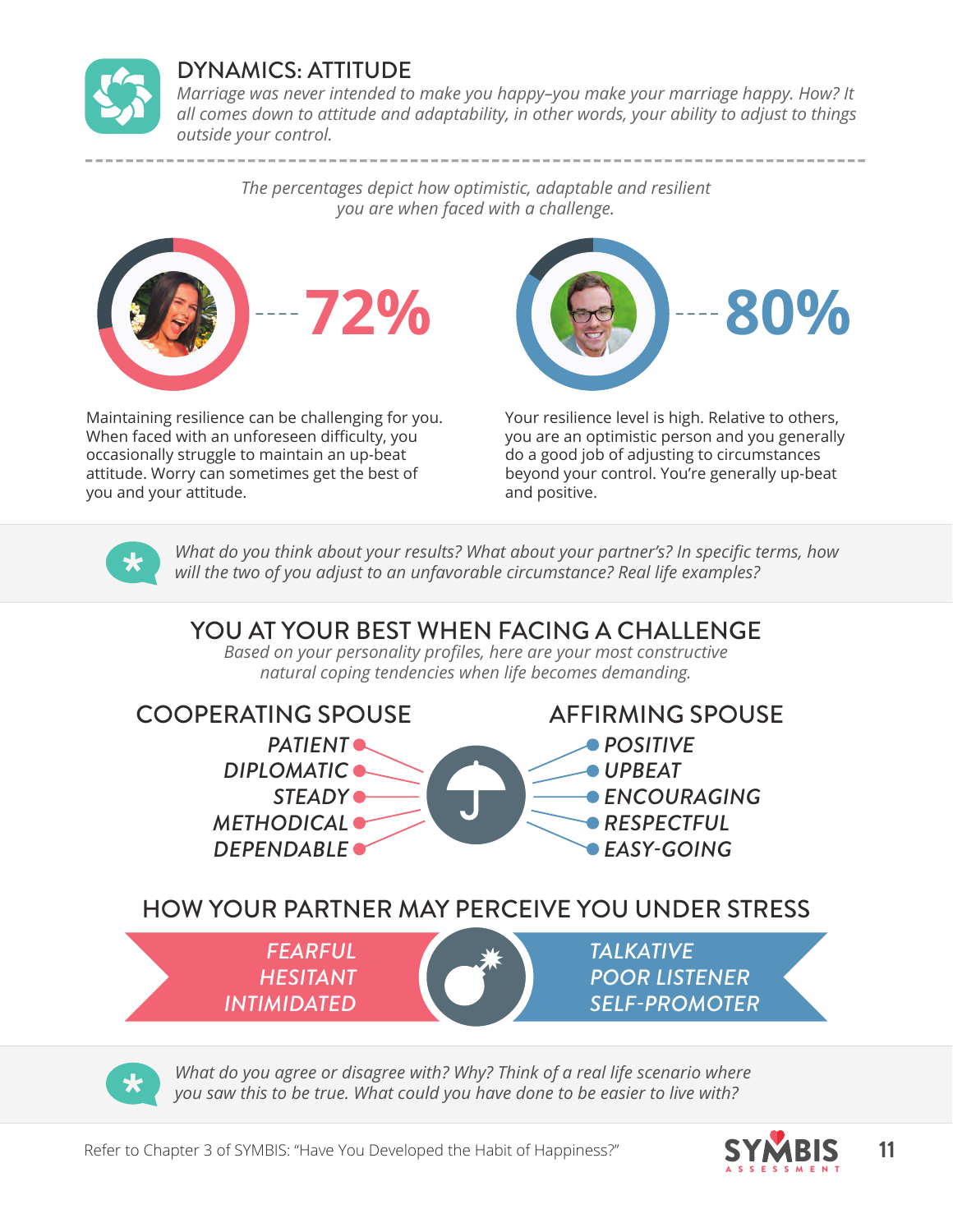## DYNAMICS: COMMUNICATION

*Communication is the lifeblood of your relationship. The more understanding and better understood each of you feels, the stronger your marriage.*



# **COOPERATING SPOUSE**

You specialize in listening. You create a warm and safe environment for great conversations, allowing your partner to feel at ease and open much of the time. Your conversations are rarely judgmental and you're often quite patient, listening long after others would have interrupted. This goes a long way in helping you and your partner have collaborative conversations. You help your partner feel understood and valued and that helps them to open up. You try to stay clear of conversations that involve confrontation.



You're rarely at a loss for words. You love to talk. You bask in the attention of being listened to. It's one of your most telling ways of monitoring your approval rating with your spouse. The more your spouse listens, the more you feel loved. And you're adept at moving the conversation to be as entertaining as possible. You're likely a great listener, as well. But you want the listening to go both ways or it's no fun. So, communication for you is a primary means for giving and receiving love in your marriage. If you're having communication problems, you are, by defacto, having marriage problems.



*What do you agree or disagree with? Why? What real life examples come to mind in illustrating your talk style?*

# HOW YOU LIKE YOUR PARTNER TO COMMUNICATE WITH YOU

- **Plan sufficient time to talk and listen.**
- Take time to be certain that you reach an agreement. Be stimulating, fun-loving, and fast-moving.
- Talk about expectations.
- Be sincere and use a tone of voice that shows sincerity. Offer immediate rewards for accomplishments.
- **Plan interactions that support dreams and goals.**
- Offer opinions and ideas that are stimulating.
- 
- Attempt to isolate him from potential interruptions.
- 
- Ask for opinions and ideas.



*Select the two you resonate with most. Explain why they are important to you. Give examples of when and how they can do this for you. How can you help your partner succeed?*

# COMMUNICATION SKILLS YOU'D LIKE TO IMPROVE

- Being ready to apologize
- $\bullet$  Identifying and expressing feelings
- **Inviting and receiving feedback**



- **Coming across as personally warm**
- **Expressing more genuine interest**



TONI CHRIS



*Why did you each choose these items? In practical terms, how can you improve and help each other in the process? Give examples.* 



ASSESSMENT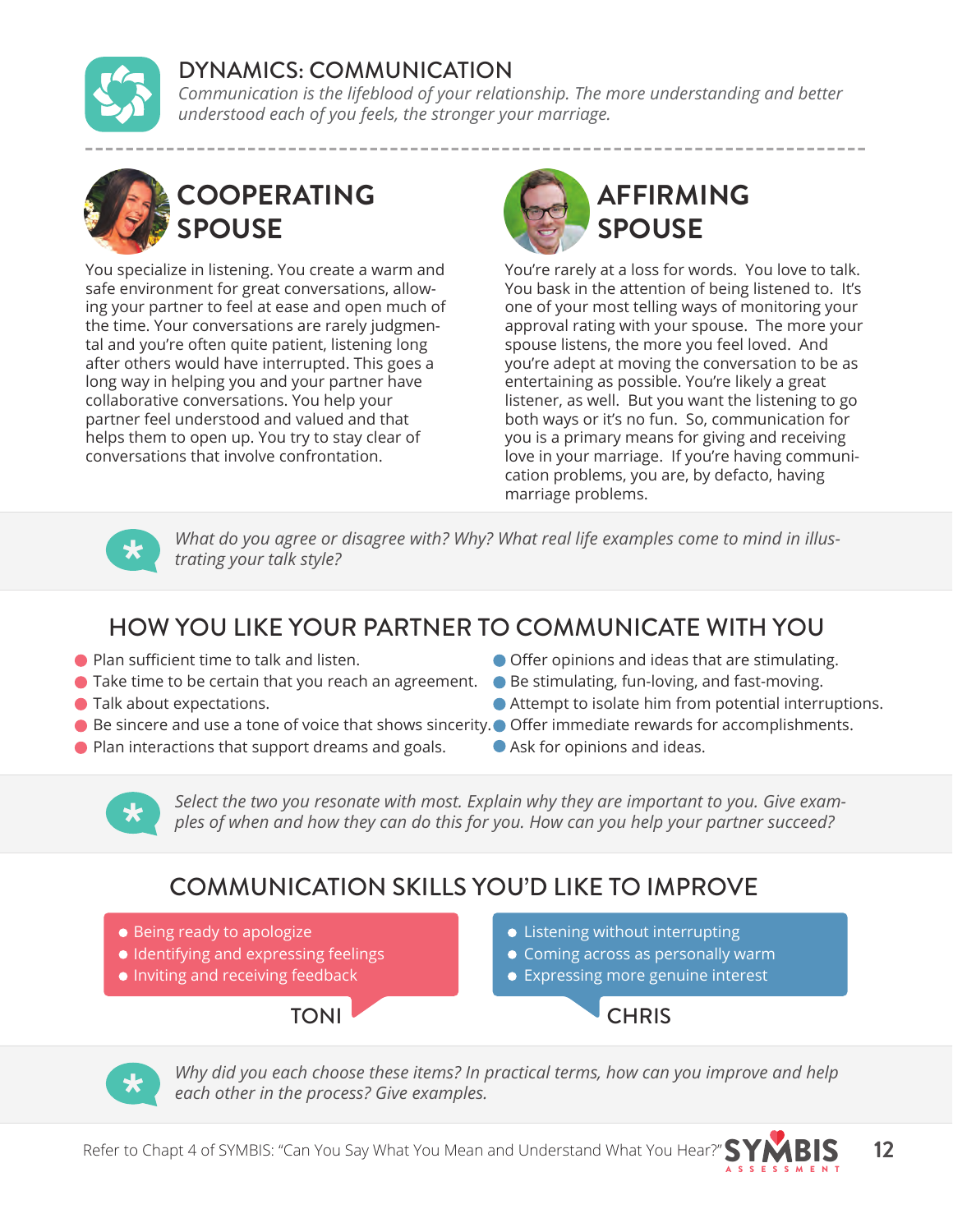

#### DYNAMICS: GENDER

We all know men and women are different, but understanding how these differences drive *our deepest needs, on top of our unique personalities, can make or break a relationship.*



WHAT TONI NEEDS TO KNOW ABOUT CHRIS:

As your husband, Chris will need more shared activity.

As a dating couple, you enjoy lots of shared activity. Research shows this tends to diminish once you marry. Husbands place surprising importance on having their wife as a recreational companion.

#### *Why this matters:*

Chris, more than you, connects emotionally by doing things together.



## WHAT CHRIS NEEDS TO KNOW ABOUT TONI:

As your wife, Toni will need to be cherished more than you think.

In your dating relationship, you focused a lot on wooing Toni. Research reveals that this will inevitably fade once you're married because you will become more focused on providing for her than cherishing her.

#### *Why this matters:*

Toni will be more passionate and intimate with you when she feels cherished.



*What recreational activities can you enjoy with Chris through the years?*

*In what practical ways will Toni know you are cherishing her?*





*Why do these needs top your list? How will your partner know when these needs are being met? Be as specific and concrete as you can.*

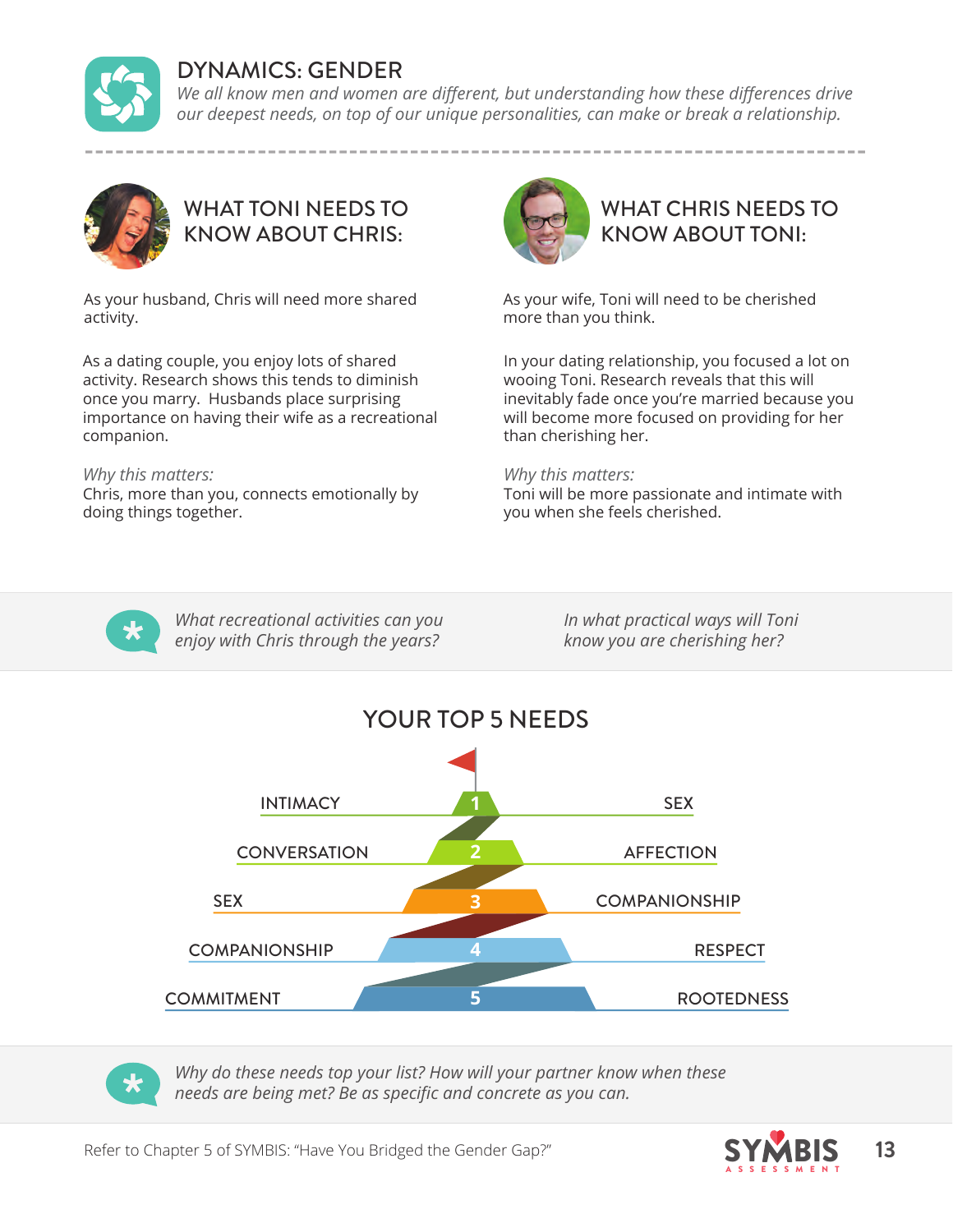

## DYNAMICS: CONFLICT

*Conflict is inevitable, even for loving couples. It's the price we pay for a deeper level of intimacy. When you learn to fight a good fight, you can use conflict to your advantage.*



# **COOPERATING SPOUSE AFFIRMING SPOUSE**

When making plans, you can be precise and systematic. You will display discernment and a good sense of timing in selecting the right

decision at the appropriate time. At times, you may be rather hesitant in making decisions. This may occur because you have a need to obtain and evaluate information before making a decision. You may not attempt to commit yourself or declare intentions initially, but will when in situations where you can weigh the pros and cons of various ideas or activities. You are usually careful and cautious in most social and family situations. You will probably not go over the speed limits, or disobey written or unwritten rules in the community.



When working on plans for activities, you must feel that you are "in on things." You will generally offer creative ideas or suggest activities.

You can be intense when confronted with a tough problem. The intensity may not always fit the problem; that is, sometimes you can get intense over a problem that looks tough, but in actuality is not. To be more effective, you should be more organized. Don't let things pile up; handle matters and get them out of the way, especially things that your spouse is counting on to be finished. You mean well in starting numerous activities, but your involvement with so many usually forces some aside. As a result, some things go unfinished.



*What do you agree or disagree with? Why? Select two or three statements from your paragraph that you agree with most and explain how they may influence conflicts.*

# PERSONAL CONFLICT CHALLENGES

*These can limit your ability to successfully manage conflict*

- You hesitate to act on a problem unless a solution is clear, or the risk is small.
- You become evasive if not sure of a position, or the position of others.
- You become defensive when involving risk--preferring to keep things the same.
- You yield position to avoid controversy--attempt to avoid an antagonistic environment.
- You are not attentive to detail; as a result, some small details might be ignored or forgotten.
- You spend money impulsively rather than evaluating affordability.
- You are a situational listener if not given an opportunity to share ideas.
- You become so enthusiastic that you are impulsive in activities.



*What do you resonate with most from each list? Explore why these happen and discuss what you can both do to grow in these areas. Use real life examples.*

# HOT TOPICS

*Every couple has a list of issues that are prone to conflict. Your hot topics, listed in priority below, are most likely to spark tension for the two of you:*





*Knowing these topics are likely to spark tension, how can you use this information to curb conflicts? Give a concrete example of how you can better manage each one.*

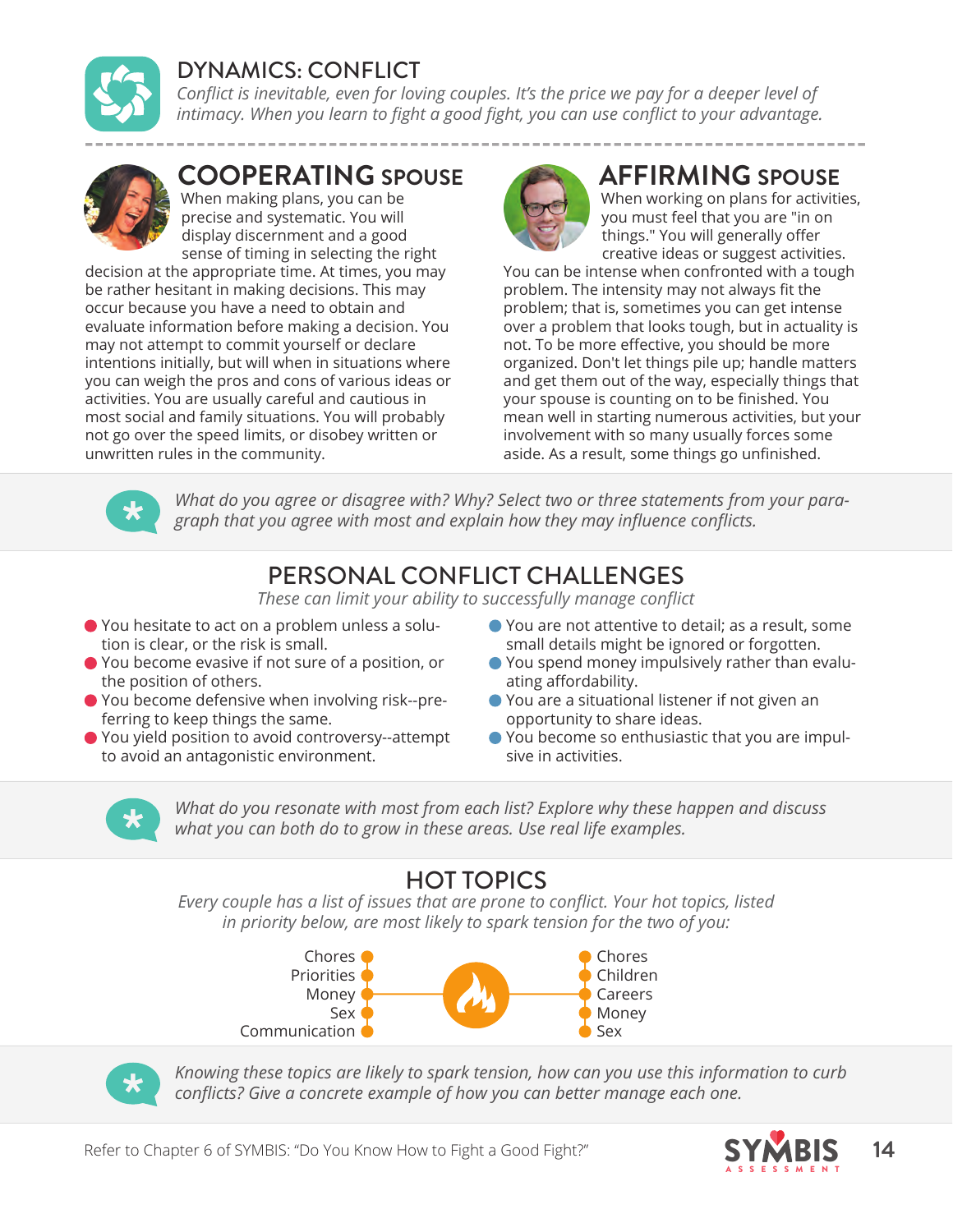

#### DYNAMICS: SPIRITUALITY

*Even happily married couples eventually discover a soulful longing to bond with their lover, not just for comfort or passion–but also for spiritual meaning.*

### YOU FEEL CLOSEST TO GOD THROUGH:



Being compassionate and loving others even if it means significant sacrifice. You are drawn to people in need, and the more needs you meet, the more energized you feel.



Connecting in a small group and being accountable to them. You may struggle to pray on your own but not in a group. You are energized by socializing and fellowship with other believers.



*Explore what each of you do to feel closest to God. Give specific examples of when and what you do. How can you support each other in these practices?*

## YOUR SPIRITUAL LIFE TOGETHER

*What you believe about spiritual practices in marriage:*

| <b>Yes</b> | Attend church weekly.                   | <b>Yes</b> |
|------------|-----------------------------------------|------------|
| <b>Yes</b> | Go to the same church.                  | <b>Yes</b> |
| <b>Yes</b> | Discuss spiritual issues.               | <b>Yes</b> |
| <b>No</b>  | Receive communion together regularly.   | <b>Yes</b> |
| <b>Yes</b> | Agree on theology.                      | <b>Yes</b> |
| <b>Yes</b> | Give a financial tithe and/or offering. | <b>Yes</b> |
| <b>Yes</b> | Pray for each other.                    | <b>Yes</b> |
| <b>Yes</b> | Pray together every day.                | <b>Yes</b> |
| <b>No</b>  | Be involved in serving others together. | <b>Yes</b> |
| <b>Yes</b> | Study the Bible together regularly.     | <b>Yes</b> |



*Would you consider yourselves in sync spiritually? Why or why not? How would you finish these two sentences right now: "My spiritual life has been..." "When it comes to our shared spiritual life..."*



#### WHERE DO WE GO FROM HERE?

Congratulations on completing your SYMBIS Assessment! To help you get your marriage off to a great start, we have additional resources you may find helpful on the following page. With every good wish and prayer. *--Drs. Les and Leslie Parrott*